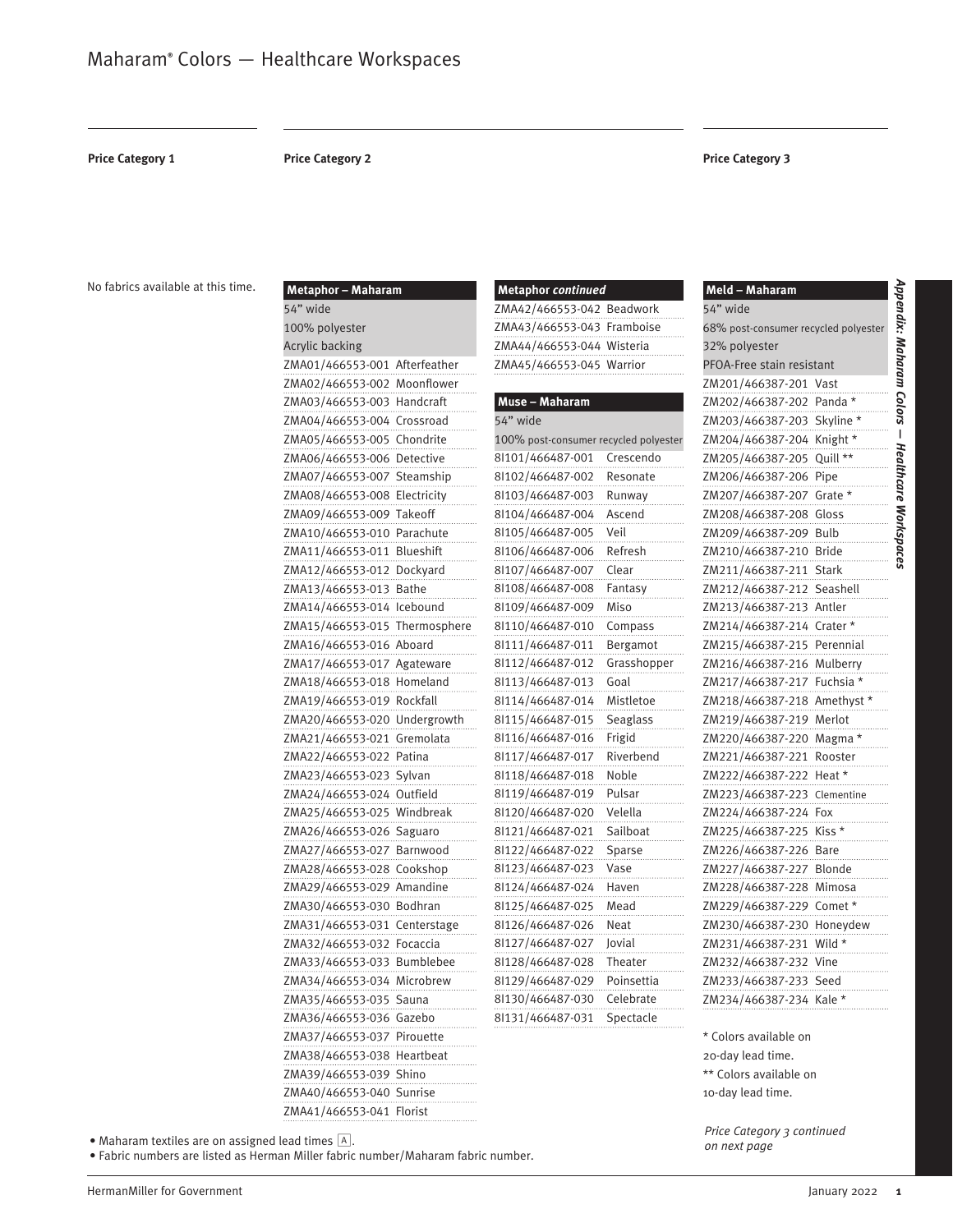*continued*

# **Price Category 3 Price Category 5 Price Category 6-9** *continued* **Price Category 4**

| <b>Meld continued</b>        |  |
|------------------------------|--|
| ZM235/466387-235 Waterfall * |  |
| ZM236/466387-236 Nordic*     |  |
| ZM237/466387-237 Reef*       |  |
| ZM238/466387-238 Wave        |  |
| ZM239/466387-239 Isle **     |  |
| ZM240/466387-240 Creek       |  |
| ZM241/466387-241 Mariner*    |  |
| ZM242/466387-242 Globe       |  |
| ZM243/466387-243 Spa         |  |
|                              |  |

*Appendix: Maharam Colors* 

Appendix: Maharam Colors - Healthcare Workspaces

**—** *Healthcare Workspaces*

\* Colors available on 20-day lead time. \*\* Colors available on

10-day lead time.

No fabrics available at this time.

| Nico - Maharam          |            |
|-------------------------|------------|
| 54" wide                |            |
| 63% wool                |            |
| 21% polyester           |            |
| 16% solution-dyed nylon |            |
| ZNC01/466564-001        | Alcazar    |
| ZNC02/466564-002        | Ironclad   |
| ZNC03/466564-003        | Tune       |
| ZNC04/466564-004        | Bridegroom |
| ZNC05/466564-005        | Diode      |
| ZNC06/466564-006        | Jest       |
| ZNC07/466564-007        | Sanctuary  |
| ZNC08/466564-008        | Aquarius   |
| ZNC09/466564-009        | Houseboat  |
| ZNC10/466564-010        | Olympian   |
| ZNC11/466564-011        | Tennis     |
| ZNC12/466564-012        | Dressage   |
| ZNC13/466564-013        | Zing       |
| ZNC14/466564-014        | Bitterroot |
| ZNC15/466564-015        | Gemini     |
| ZNC16/466564-016        | Posh       |
| ZNC17/466564-017        | Sizzle     |
| ZNC18/466564-018        | Cheerful   |
| ZNC19/466564-019        | Watermelon |
| ZNC20/466564-020        | Toucan     |
| ZNC21/466564-021        | Rosin      |
| ZNC22/466564-022        | Jousting   |
| ZNC23/466564-023        | Jojoba     |
| ZNC24/466564-024        | Dromedary  |
| ZNC25/466564-025        | Toasty     |
| ZNC26/466564-026        | Casaba     |
| ZNC27/466564-027        | Greenhouse |
| ZNC28/466564-028        | Sibyl      |
| ZNC29/466564-029        | Spearmint  |
| ZNC30/466564-030        | Pothos     |
| 31/466564-031<br>ZNC    | Calathea   |
| ZNC32/466564-032        | Landscape  |
| ZNC33/466564-033        | Espalier   |
| ZNC34/466564-034        | Gecko      |
| ZNC35/466564-035        | Meditation |

No fabrics available at this time.

• Maharam textiles are on assigned lead times  $\boxed{A}$ .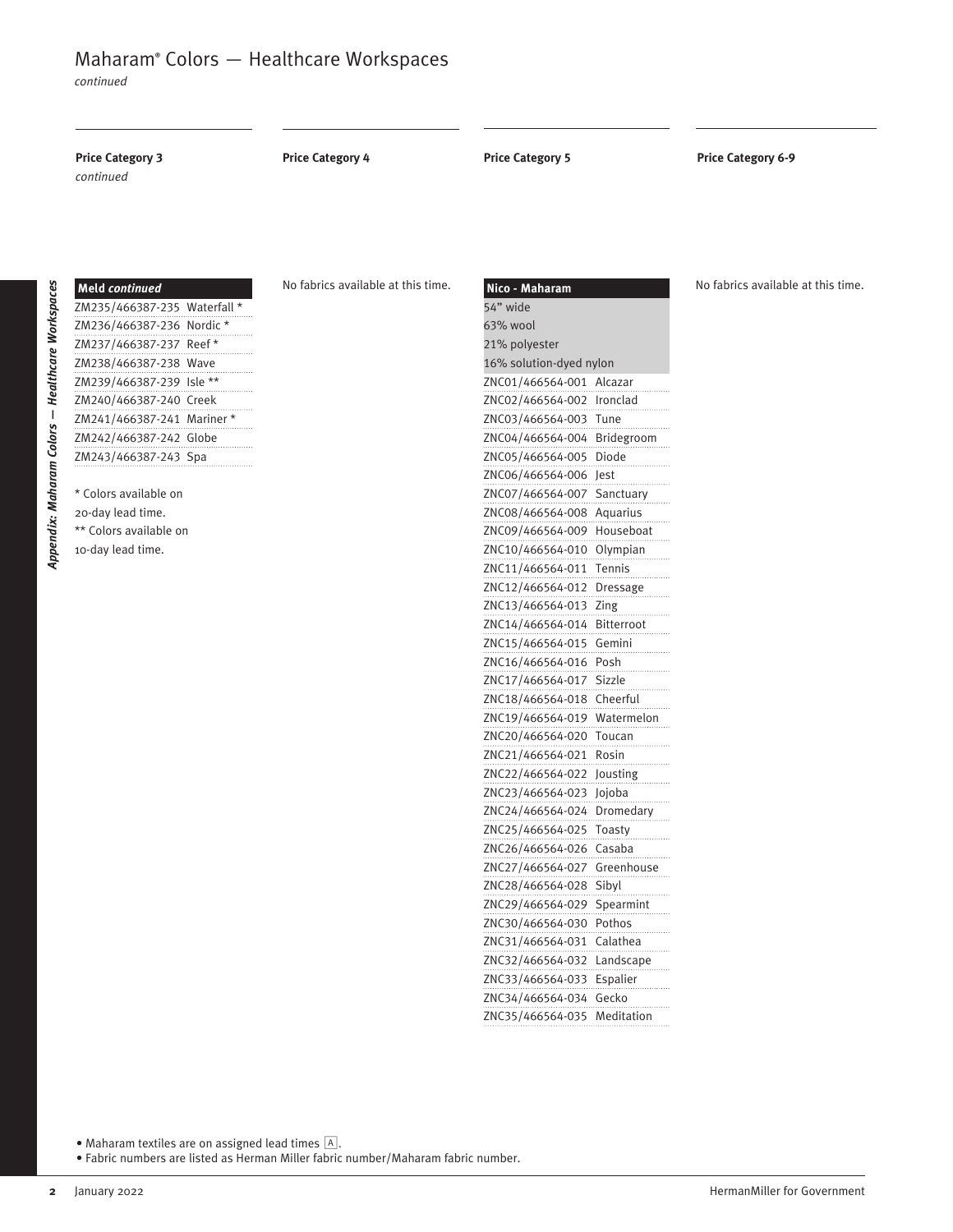*continued*

#### **Price Category A Price Category B**

**Crisp – Maharam**

No fabrics available at this time.

| CHSP – Manarani   |                  |
|-------------------|------------------|
| 66" wide          |                  |
| 100% polyester    |                  |
| VQ02/901420-002   | Oyster<br>.      |
| VQ13/901420-013   | Admiral<br>.     |
| VQ14/901420-014   | Thunder          |
| VQ21/901420-021   | Graphite<br>.    |
| VQ22/901420-022   | Lychee<br>.      |
| VQ23/901420-023   | ---<br>Persimmon |
| VQ24/901420-024   | Kimchi<br>.      |
| VQ25/901420-025   | Marigold         |
| VQ26/901420-026   | Brut<br>.        |
| VQ29/901420-029   | Surf<br>.        |
| VQ30/901420-030   | Marble           |
| VQ31/901420-031   |                  |
| VQ32/901420-032   | Bell             |
| VQ33/901420-033   | Ferry<br>.       |
| VQ34/901420-034   | Sapphire         |
| VQ35/901420-035   | Carbon           |
| VQ36/901420-036   | 0w1              |
| VQ37/901420-037   | Agate            |
|                   |                  |
| Medium - Maharam  |                  |
| 54" wide          |                  |
| 100% polyester    |                  |
| 11110111177100001 | <b>Davis</b>     |

| 54" wide        |           |
|-----------------|-----------|
| 100% polyester  |           |
| VM01/463490-001 | Raven     |
| VM02/463490-002 | Smoke     |
| VM03/463490-003 | Allov     |
| VM04/463490-004 | Flax      |
| VM07/463490-007 | Espresso  |
| VM08/463490-008 | Pecan     |
| VM12/463490-012 | Pumpkin   |
| VM14/463490-014 | Laser     |
| VM16/463490-016 | Port      |
| VM22/463490-022 | Marina    |
| VM29/463490-029 | Pistachio |
| VM32/463490-032 | Prospect  |
| VM36/463490-036 | Delight   |
| VM39/463490-039 | Nautical  |
| VM40/463490-040 | Pool      |

| <b>Medium continued</b>    |  |  |
|----------------------------|--|--|
| VM44/463490-044 Washed     |  |  |
| VM45/463490-045 Sculpture  |  |  |
| VM46/463490-046 Thatched   |  |  |
| VM47/463490-047 Hike       |  |  |
| VM48/463490-048 Tangle     |  |  |
| VM49/463490-049 Pacific    |  |  |
| VM50/463490-050 Cosmic     |  |  |
| VM51/463490-051 Cascade    |  |  |
| VM52/463490-052 Blackberry |  |  |
| VM53/463490-053 Nasturtium |  |  |

| Messenger - Maharam     |              |  |
|-------------------------|--------------|--|
| 54" wide                |              |  |
| 78% recycled polyester  |              |  |
| 15% polyester, 7% nylon |              |  |
| TI07/458640-007         | Shadow       |  |
| TI08/458640-008         | Bayou *      |  |
| Tl24/458640-024         | Poppy        |  |
| Tl25/458640-025         | Mao<br>.     |  |
| Tl29/458640-029         | Onyx *       |  |
| TI31/458640-031         | Cloud *      |  |
| TI38/458640-038         | Depth *      |  |
| TI40/458640-040         | Nile *<br>.  |  |
| TI41/458640-041         | Azure *      |  |
| TI45/458640-045         | Cactus *     |  |
| TI46/458640-046         | lce *<br>.   |  |
| TI48/458640-048         | Neon         |  |
| TI50/458640-050         | Hydrangea    |  |
| TI53/458640-053         | Tangelo      |  |
| TI54/458640-054         | Lumine *     |  |
| TI58/458640-058         | Snow         |  |
| TI60/458640-060         | Peridot      |  |
| TI61/458640-061         | Capri *<br>. |  |

| <b>Messenger continued</b> |                    |
|----------------------------|--------------------|
| TI62/458640-062            | <b>Ultramarine</b> |
| TI63/458640-063            | Squall             |
| TI66/458640-066            | Cassis             |
| TI67/458640-067            | Aster              |
| TI69/458640-069            | Cherry             |
| TI70/458640-070            | Vibrant            |
| TI71/458640-071            | Satsuma            |
| TI72/458640-072            | Maize              |
| TI76/458640-076            | Fossil             |
| TI77/458640-077            | Ash                |
| TI78/458640-078            | Tusk               |
| TI79/458640-079            | Ovster             |
| TI81/458640-081            | Husk               |
| TI84/458640-084            | Robust             |
| TI85/458640-085            | Beyond             |
| TI86/458640-086            | Voyage *           |
| TI87/458640-087            | Everglade          |
| TI89/458640-089            | Blanch             |
| TI90/458640-090            | Longspur           |
| TI91/458640-091            | Vireo              |
| TI92/458640-092            | Dipper             |
| TI93/458640-093            | Gale               |
| TI94/458640-094            | Hunter             |
| TI95/458640-095            | Lime               |
| TI96/458640-096            | Apple              |
| TI97/458640-097            | Krill              |
| TI98/458640-098            | Catalyst           |
|                            |                    |

\* Colors available on 20-day lead time.

Appendix: Maharam Colors — Healthcare Workspaces *Appendix: Maharam Colors Healthcare Workspaces*

• Maharam textiles are on assigned lead times  $\boxed{\mathbb{A}}$ .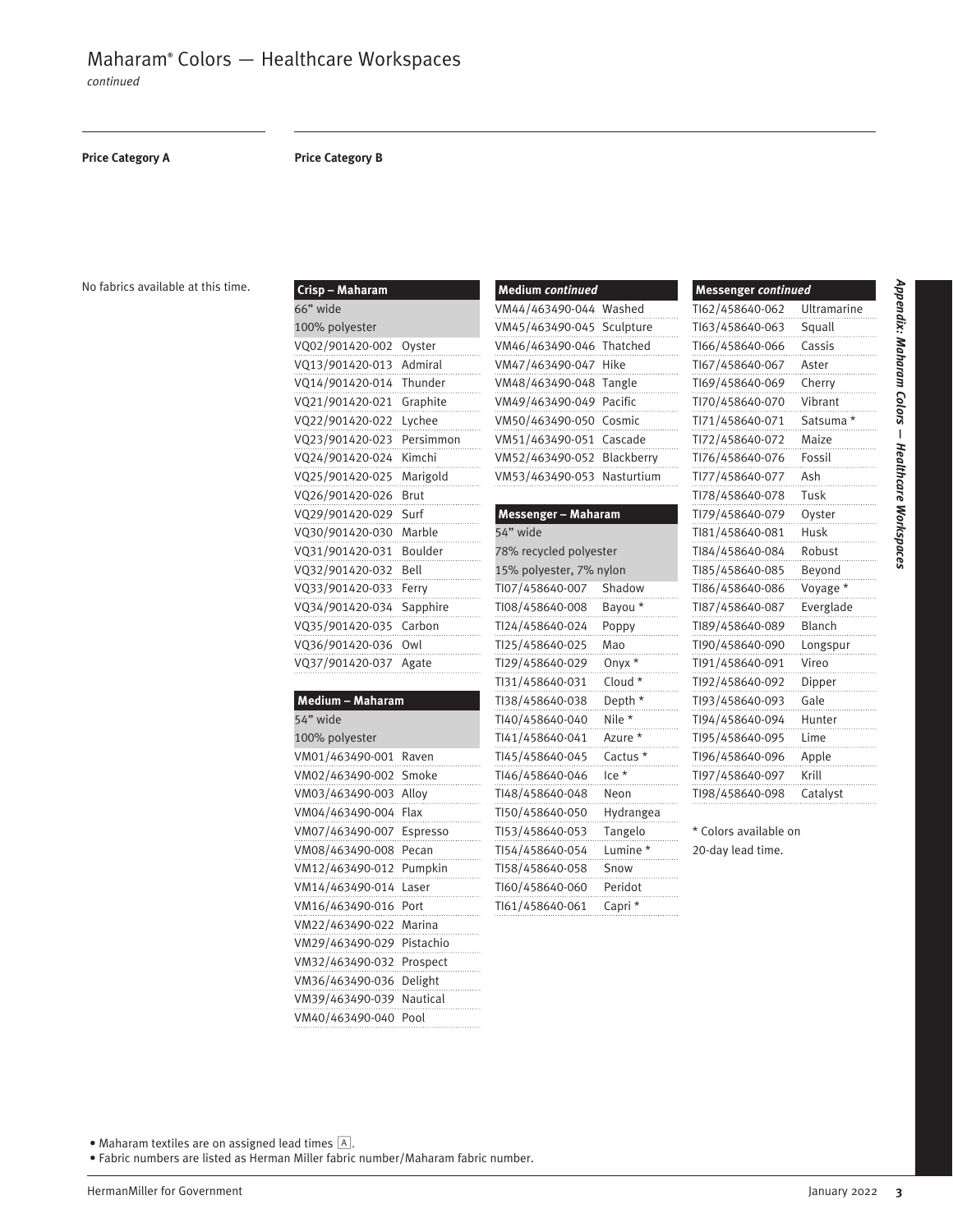#### **Price Category C Price Category D**

| <b>Manner - Maharam</b> |              |
|-------------------------|--------------|
| 54" wide                |              |
| 100% recycled polyester |              |
| Z2701/466177-001        | Magic        |
| Z2702/466177-002        | Carob        |
| Z2703/466177-003        | Porpoise     |
| Z2704/466177-004        | Flint        |
| Z2705/466177-005        | Hush         |
| Z2706/466177-006        | Nuance       |
| Z2711/466177-011        | Ember        |
| Z2712/466177-012        | Wagon        |
| Z2713/466177-013        | Ablaze       |
| Z2714/466177-014        | Peel         |
| Z2716/466177-016        | Butterscotch |
| Z2717/466177-017        | Harvest      |
| Z2720/466177-020        | Parakeet     |
| Z2722/466177-022        | Aquatic      |
| Z2723/466177-023        | Cottage      |
| Z2724/466177-024        | Dahlia       |
| Z2725/466177-025        | Vivid        |
| Z2726/466177-026        | Basin        |
| Z2727/466177-027        | Schooner     |
| Z2728/466177-028        | Slope        |
| Z2729/466177-029        | Silverpoint  |
| Z2730/466177-030        | Lattice      |
| Z2731/466177-031        | Smoky        |
| Z2732/466177-032        | Magnetic     |
| Z2733/466177-033        | Woad         |
| Z2734/466177-034        | Resolute     |
| Z2735/466177-035        | Cruise       |
| Z2736/466177-036        |              |
| Atmospheric             |              |
| Z2737/466177-037        | Cloudburst   |
| Z2738/466177-038        | Tidewater    |
| Z2739/466177-039        | Firth        |
| Z2740/466177-040        | Oceanside    |
| Z2741/466177-041        | Grandeur     |
| Z2742/466177-042        | Comfort      |
| Z2743/466177-043        | Dill         |
| Z2744/466177-044        | Poplar       |
| Z2745/466177-045        | Citronella   |
| Z2746/466177-046        | Passerine    |
| Z2747/466177-047        | Southwest    |
| Z2748/466177-048        | Roseate      |

| <b>Manner continued</b>    |  |
|----------------------------|--|
| Z2749/466177-049 Charisma  |  |
| Z2750/466177-050 Siltstone |  |
| Z2751/466177-051 Kimono    |  |
| Z2752/466177-052 Valiant   |  |
| Z2753/466177-053 Baroness  |  |
|                            |  |

### **Metric – Maharam** 54" wide 51% recycled polyester 49% polyester Z302/466014-002 Fog Z303/466014-003 Fleece Z312/466014-012 Cardinal Z313/466014-013 Lava Z318/466014-018 Pollen Z320/466014-020 Alligator Z323/466014-023 Tar Z324/466014-024 Anchor Z326/466014-026 Admiral Z327/466014-027 Seaport Z328/466014-028 Scuba Z329/466014-029 Skate Z330/466014-030 Hopscotch Z331/466014-031 Film Z332/466014-032 Whale Z333/466014-033 Downpour Z334/466014-034 Midday Z335/466014-035 Talisman Z336/466014-036 Hedgerow Z337/466014-037 Snorkel Z338/466014-038 Highway Z339/466014-039 Canary Z340/466014-040 Sunny Z341/466014-041 Aztec Z342/466014-042 Fruit Z343/466014-043 Galah Z344/466014-044 Kiln Z345/466014-045 Moth

| Milestone - Maharam         |      |  |
|-----------------------------|------|--|
| 54" wide                    |      |  |
| 78% post-industrial         |      |  |
| recycled polyester          |      |  |
| 15% polyester               |      |  |
| 7% nylon                    |      |  |
| ZML22/403901-022 Pewter     | .    |  |
| ZML25/403901-025 Charcoal   |      |  |
|                             |      |  |
| ZML31/403901-031 Ground     |      |  |
|                             |      |  |
|                             |      |  |
|                             |      |  |
| ZML55/403901-055 Embrace    |      |  |
| ZML57/403901-057 Coffee     |      |  |
| ZML58/403901-058 Bison      | .    |  |
| ZML61/403901-061 Tiger Lily |      |  |
| ZML69/403901-069 Lychee     |      |  |
| ZML71/403901-071 Daffodil   |      |  |
| ZML72/403901-072            | Ecru |  |
| ZML78/403901-078 Spruce     |      |  |
| ZML79/403901-079 Fountain   |      |  |
| ZML80/403901-080 Mykonos    |      |  |

| Mode - Maharam                       |  |  |
|--------------------------------------|--|--|
| 54" wide                             |  |  |
| 80% post-consumer recycled polyester |  |  |
| 20% polyester                        |  |  |
| PFOA-Free stain resistant finish     |  |  |
| Stroll<br>ZMD01/466337-001           |  |  |
| ZMD02/466337-002<br>Intaglio         |  |  |
| ZMD03/466337-003<br>Ominous          |  |  |
| ZMD04/466337-004<br>Machine          |  |  |
| ZMD05/466337-005<br>Talus            |  |  |
| ZMD06/466337-006<br>Marsh            |  |  |
| ZMD07/466337-007<br>Hollow           |  |  |
| ZMD08/466337-008<br>Sycamore         |  |  |
| Clavicle<br>ZMD09/466337-009         |  |  |
| ZMD10/466337-010<br>Billygoat        |  |  |
| ZMD11/466337-011<br>Spindle          |  |  |
| ZMD12/466337-012<br>Lemon            |  |  |
| ZMD13/466337-013<br>Oxeye            |  |  |
| ZMD14/466337-014<br>Henge            |  |  |
| ZMD15/466337-015<br>Goldenrod        |  |  |
| ZMD16/466337-016<br>Cottontail       |  |  |
| ZMD17/466337-017<br>Lioness          |  |  |
| ZMD18/466337-018<br>Oriole           |  |  |
| ZMD19/466337-019<br>Rust             |  |  |
| ZMD20/466337-020<br>Carotene         |  |  |
| ZMD21/466337-021<br>Blush            |  |  |
| ZMD22/466337-022<br>Vermilion        |  |  |
| ZMD23/466337-023<br>Alder            |  |  |
| ZMD24/466337-024<br>Kermes           |  |  |
| ZMD25/466337-025<br>Barberry         |  |  |
| ZMD26/466337-026<br>Petal            |  |  |
| ZMD27/466337-027<br>Valley           |  |  |
| Odyssey<br>ZMD28/466337-028          |  |  |
| ZMD29/466337-029<br>Ballpoint        |  |  |
| ZMD30/466337-030<br>Toile            |  |  |
| Paradise<br>ZMD31/466337-031         |  |  |
| Angelfish<br>ZMD32/466337-032        |  |  |
| ZMD33/466337-033<br>Denim            |  |  |

*Price Category D continued on next page*

• Maharam textiles are on assigned lead times A.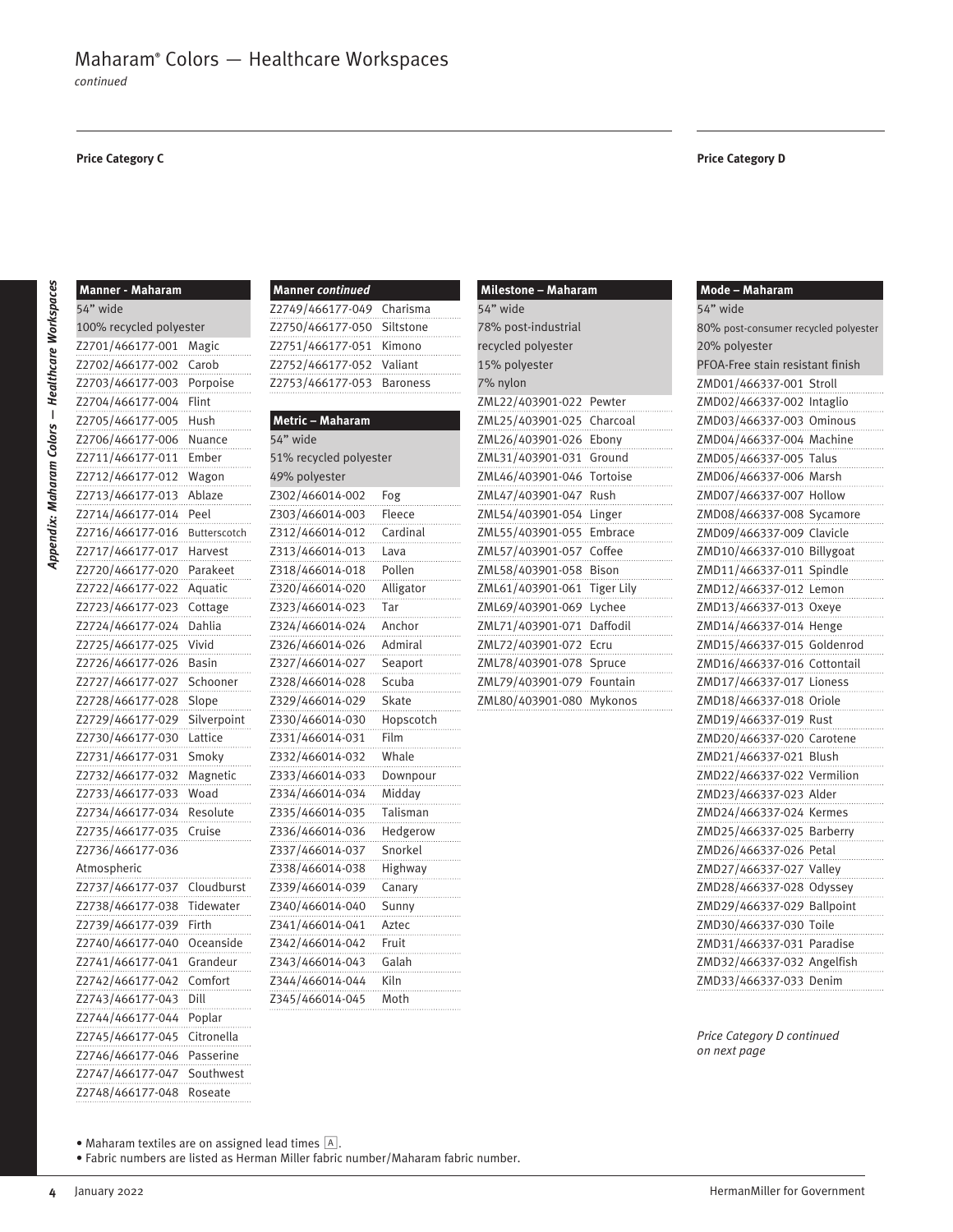*continued*

*continued*

#### **Price Category D**

#### **Price Category E Price Category F**

| Mode continued              |  |
|-----------------------------|--|
| ZMD34/466337-034 Crush      |  |
| ZMD35/466337-035 Jetty      |  |
| ZMD36/466337-036 Saltwater  |  |
| ZMD37/466337-037 Mallard    |  |
| ZMD38/466337-038 Celtic     |  |
| ZMD39/466337-039 Eucalyptus |  |
| ZMD40/466337-040 Bonsai     |  |
| ZMD41/466337-041 Sassafras  |  |
| ZMD42/466337-042 Yucca      |  |
| ZMD43/466337-043 Lichen     |  |

| Chalk                     |
|---------------------------|
| <b>Birch</b>              |
| Wheat                     |
| Mica                      |
| ZS305/901882-005 Pavement |
| Graphite                  |
|                           |

| Parallel - Maharam       |               |  |
|--------------------------|---------------|--|
| 66" wide                 |               |  |
| 100% recycled polyester  |               |  |
| TT01/901180-001 Chalk    |               |  |
| TT02/901180-002 Argent   |               |  |
| TT03/901180-003 Fog      | .             |  |
| TT22/901180-022 Sterling | .             |  |
| TT23/901180-023 Linen    | .             |  |
| TT24/901180-024          | Pea           |  |
| TT27/901180-027 Boulder  |               |  |
| TT28/901180-028          | Stream<br>.   |  |
| TT29/901180-029          | Shiitake<br>. |  |
| TT30/901180-030          | Wafer         |  |
| TT31/901180-031 Plank    | .             |  |
| TT32/901180-032 Brandy   | .             |  |
| TT33/901180-033 Crater   | .             |  |
| TT36/901180-036          | Quail         |  |

| Emit – Maharam                         |                |  |
|----------------------------------------|----------------|--|
| 54" wide                               |                |  |
| 55% post-industrial recycled polyester |                |  |
| 45% post-consumer recycled polyester   |                |  |
| PFOA-free stain resistant              |                |  |
| 8EX01/466378-001                       | Wed            |  |
| 8EX02/466378-002                       | Zebra          |  |
| 8EX03/466378-003                       | Chiffon        |  |
| 8EX04/466378-004                       | Scallop        |  |
| 8EX05/466378-005                       | Nectar         |  |
| 8EX06/466378-006                       | Elk            |  |
| 8EX07/466378-007                       | Carat          |  |
| 8EX08/466378-008                       | Goldenrod      |  |
| 8EX09/466378-009                       | Beached        |  |
| 8EX10/466378-010                       | Samba          |  |
| 8EX11/466378-011                       | Nest           |  |
| 8EX12/466378-012                       | Ravishing      |  |
| 8EX13/466378-013                       | Tassel         |  |
| 8EX14/466378-014                       | Groove         |  |
| 8EX15/466378-015                       | Tailor         |  |
| 8EX16/466378-016                       | Duo            |  |
| 8EX17/466378-017                       | Haiku          |  |
| 8EX18/466378-018                       | <b>Bluefin</b> |  |
| 8EX19/466378-019                       | Flow           |  |
| 8EX20/466378-020                       | Xenon          |  |
| 8EX21/466378-021                       | Artem          |  |
| 8EX22/466378-022                       | Zen            |  |
| 8EX23/466378-023                       | Sprinkle       |  |
| 8EX24/466378-024                       | Camp           |  |
| 8EX25/466378-025                       | Limeade        |  |
|                                        |                |  |

| Sharkskin 2 - Maharam            |            |  |
|----------------------------------|------------|--|
| 54" wide                         |            |  |
| 89% polyester                    |            |  |
| 11% solution-dyed polyester      |            |  |
| PFOA-Free stain resistant finish |            |  |
| <b>Acrylic backing</b>           |            |  |
| ZS201/901650-033                 | Harmony    |  |
| ZS202/901650-034                 | Suggestion |  |
| ZS203/901650-039                 | Lyric      |  |
| ZS204/901650-040                 | Clarify    |  |
| ZS205/901650-041                 | Remain     |  |
| ZS206/901650-046                 | Sphere     |  |
| ZS207/901650-051                 | Restore    |  |
| ZS208/901650-054                 | Night      |  |
| ZS209/901650-056                 | Frosted    |  |
| ZS211/901650-058                 | Wash       |  |
| ZS212/901650-059                 | Navv       |  |
|                                  |            |  |

• Maharam textiles are on assigned lead times  $\boxed{A}$ .